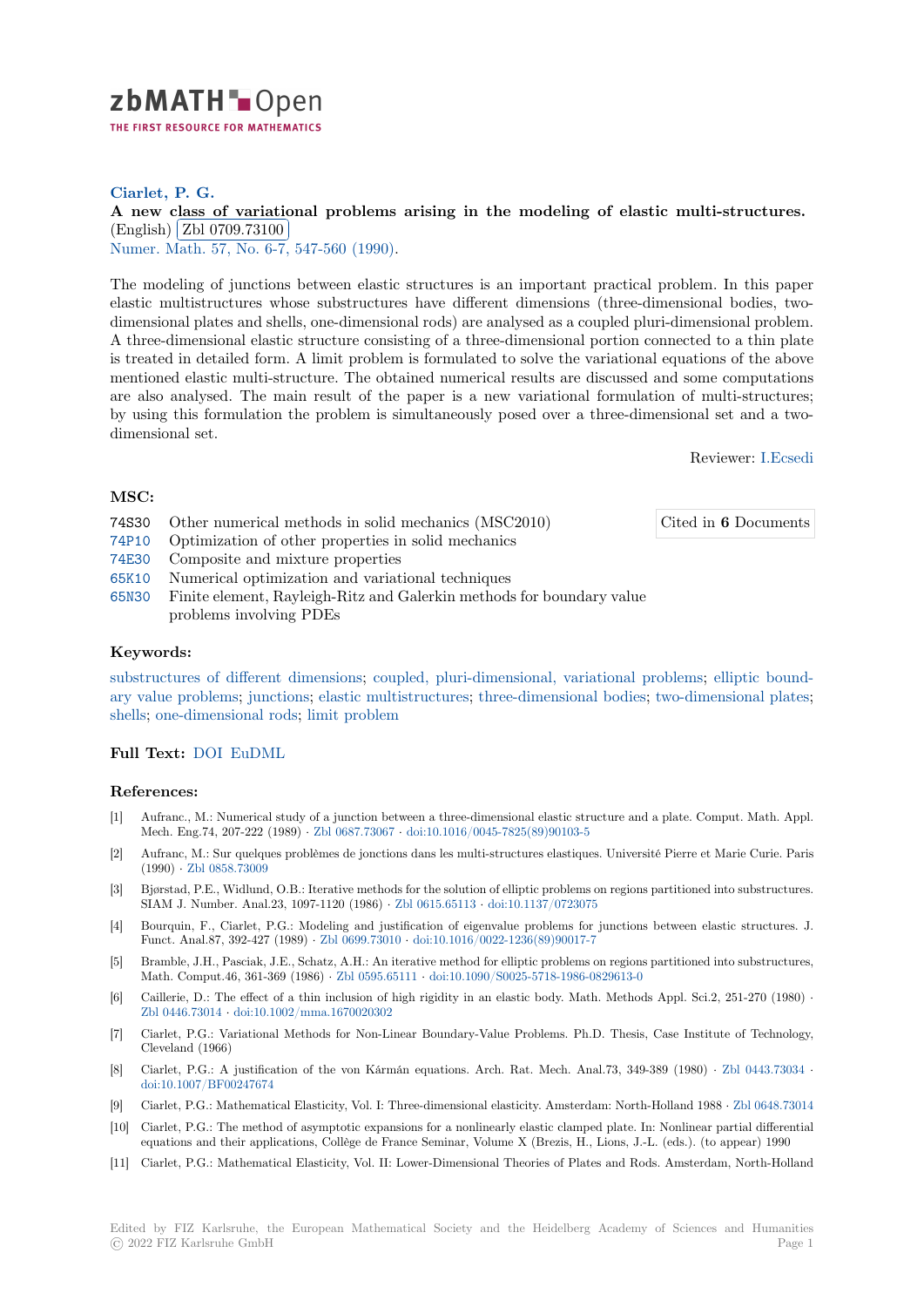1991

- [12] Ciarlet, P.G., Kestuynder, P.: A justification of the two-dimensional plate model. J. Mécanique18, 315-344 (1979) *·* Zbl 0415.73072
- [13] Ciarlet, P.G., Kesavan, S.: Two-dimensional approximation of three-dimensional eigenvalue problems in plate theory. Comput., Methods Appl. Mech. Eng.26, 149-172 (1981) *·* Zbl 0489.73057 *·* doi:10.1016/0045-7825(81)90091-8
- [14] Ciarlet, P.G., LeDret, H.: Justification of the boundary conditions of a clamped plate by an asymptotic analysis. Asympt[otic](https://zbmath.org/0415.73072) [Anal.2, 257](https://zbmath.org/0415.73072)-277 (1989) *·* Zbl 0699.73011
- [15] Ciarlet, P.G., LeDret, H., Nzengwa, R.: Junctions between three-dimensional and two-dimensional linearly elastic structures. J. Math. Pures Appl.68, 261-295 (1989) *·* Zbl0[661.73013](https://zbmath.org/0489.73057)
- [16] Ciarlet, P.G., Miara, B.: Junctions between three-dimensional elastic structures and shallow shells (to appear) (1990) *·* Zbl 0707.73044
- [17] Ciarlet, P.G., Schultz, M.H., Varga, R.S.: Numerical methods of high-order accuracy for nonlinear boundary value problems. I. One dimensional problems. Numer. Ma[th.9, 394-430 \(1](https://zbmath.org/0661.73013)967) *·* Zbl 0155.20403 *·* doi:10.1007/BF02162155
- [18] Ciarlet, P.G., Varga, R.S.: Discrete variational Green's function. II. One dimensional problem. Numer. Math.16, 115-[128](https://zbmath.org/0707.73044) [\(1970\)](https://zbmath.org/0707.73044) *·* Zbl 0245.34012 *·* doi:10.1007/BF02308864
- [19] Cohen, G., Miara, B.: Optimization with an auxiliary constraint and decomposition. SIAM J. Control. Optimization28, 137-157 (1990) *·* Zbl 0693.49017 *·* doi:10.1137/0328007
- [20] Destuynder, P.: Application de la Méthode des Développements Asymptotiques à la Théorie des Plaques et des Coques. Doctora[l Dissertation., U](https://zbmath.org/0245.34012)[niversité Pierre et Marie](https://dx.doi.org/10.1007/BF02308864) Curie, Paris (1980)
- [21] Destuynder, P.: Comparaison entre les modèles tridimensionnels et bidimensionnels de plaques en élasticité. RAIRO, Modelisation Math. [Anal. Numer.15,](https://zbmath.org/0693.49017) [331-369 \(1981\)](https://dx.doi.org/10.1137/0328007) *·* Zbl 0479.73042
- [22] Duvaut, G., Lions, J.-L.: Les Inéquations en Mécanique et en Physique. Paris: Dunod 1972 *·* Zbl 0298.73001
- [23] Fichera, G.: Existence theorems in elasticity. In: Handbuch der Physik, Vol. VIa/2 (Flügge, S., Truesdell, C., eds.), pp. 347-389. Berlin Heidelberg New York: Springer 1972
- [24] Fraeijs de Veubeke, B.M.: A course in elasticity. [Berlin Heidelber](https://zbmath.org/0479.73042)g New York: Springer 1979 *·* Zbl 0419.73001
- [25] Friedrichs, K.O.: Dressler, R.F.: A boundary-layer theory for elastic plates. Commun. Pure [Appl. Math.14, 1](https://zbmath.org/0298.73001)-33 (1961) *·* Zbl 0096.40001 *·* doi:10.1002/cpa.3160140102
- [26] Germain, P.: Mécanique, Tome I, Ecole Polytechnique. Paris: Ellipses 1986a
- [27] Germain, P.: Mécanique, Tome II, Ecole Polytechnique. Paris: Ellipses 1986b
- [28] Goldenveizer, A. L.: Derivation of an approximate theory of bending of a plate by the method of asymptotic integration of [the](https://zbmath.org/0096.40001) [equations o](https://zbmath.org/0096.40001)f [the theory of elasticity. Prikl](https://dx.doi.org/10.1002/cpa.3160140102). Mat. Mekh.26, 668-686 (1962). [English translation: J. Appl. Math. Mech. (1964), 100-1025]
- [29] Goldenveizer, A.L.: The principles of reducing three-dimensional problems of elasticity to two-dimensional problems of the theory of plates and shells. In: Proceedings of the 11th International Congress of Theoretical and Applied Mechanics. Görtler, H. (ed.), pp. 306-311. Berlin Heidelberg New York: Springer 1964
- [30] Gurtin, M.E.: The linear theory of elasticity. In: Handbuch der Physik, Vol. VIa/2 (Flügge, S., Truesdell, C., eds.), pp. 1-295. Berlin Heidelberg New York: Springer 1972
- [31] John, F.: Refined interior equations for thin elastic shells. Commun. Pure Appl. Math.24, 583-615 (1971) *·* Zbl 0299.73037 *·* doi:10.1002/cpa.3160240502
- [32] Kondratiev, V.A., Oleinik, O.A.: On Korn's inequalities. C.R. Acad. Sci. Paris, Sér. I,308, 483-487 (1989) *·* Zbl 0698.35067
- [33] Lagnese, J.E., Lions, J.-L.: Modelling, Analysis and Control of Thin Plates. Paris: Masson 1988 *·* Zbl 0662.73039
- [34] Landau, L., Lifchitz, E.: Théorie de l'Elasticité, Moscow: Mir 1967
- [35] [LeDret, H.: Folded plates re](https://dx.doi.org/10.1002/cpa.3160240502)visited. Comput. Mech.5, 345-365 (1989a) *·* Zbl 0741.73025 *·* doi:10.1007/BF01047051
- [36] LeDret, H.: Modeling of the junction between two rods. J. Math. Pures Appl.68, 365-397 (1989b) *·* Zbl 074[3.73020](https://zbmath.org/0698.35067)
- [37] LeDret, H.: Modeling of a folded plate, Comput. Mech.5, 401-416 (1990a) *·* Zbl 0741.73026 *·* doi:[10.1007/BF0111](https://zbmath.org/0662.73039)3445
- [38] LeDret, H.: Elastodynamics for multiplate structures (to appear) (1990b)
- [39] Leguillon, D., Sanchez-Palencia, E.: Approximation of a two-dimensio[nal problem of](https://zbmath.org/0741.73025)j[unctions. \(to appear\) \(1](https://dx.doi.org/10.1007/BF01047051)[9](https://zbmath.org/0743.73020)89) *·* Zbl 0736.73042
- [40] Lions, J.-L.: Perturbations singulières dans les problèmes aux limites et en [contrôle optima](https://zbmath.org/0741.73026)l. [Lecture Notes in Mathem](https://dx.doi.org/10.1007/BF01113445)atics, Vol. 323. Berlin Heidelberg New York: Springer 1973 *·* Zbl 0268.49001
- [41] Lions, J.-L.: Exact controllability, stabilization and perturbations for distributed systems (John von Neumann Lecture), SI[AM](https://zbmath.org/0736.73042) [Review30, 1](https://zbmath.org/0736.73042)-68 (1988a) *·* Zbl 0644.49028 *·* doi:10.1137/1030001
- [42] Lions, J.-L.: Contrôlabilité exacte, perturbations et stabilisation de systèmes distribués, Tome 1: Contrôlabilité Exacte. Paris: Masson 1988b *·* Zbl 0653.93002
- [43] Lions, J.-L.: Contrôlabilité exacte, perturbations et stabilisation de systèmes distribués, Tome 2: Perturbations. Paris: Masson 1988c *·* Zbl 0653.93003
- [44] Lions, J.-L.: Lectures notes 1988-1989. Collège de France, Paris 1989
- [45] Naghdi, P.M.: [The theory of sh](https://zbmath.org/0653.93002)ells and plates. In: Handbuch der Physik, Vol. VIa/2 (Flügge S., Truesdell, C., eds.), pp.